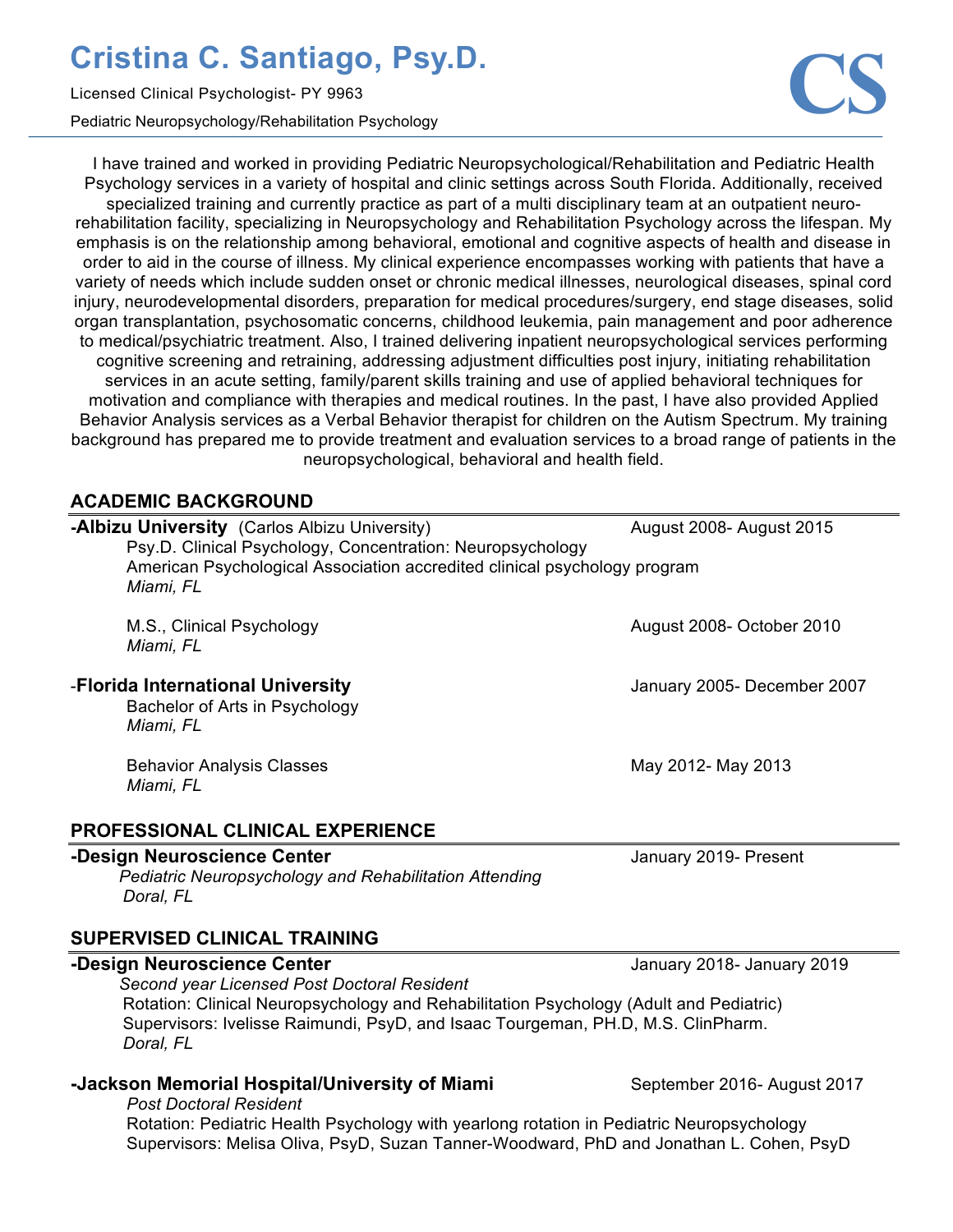Licensed Clinical Psychologist- PY 9963

Pediatric Neuropsychology/Rehabilitation Psychology



| Miami, FL                                                                                                                                                                                                                     |                              |
|-------------------------------------------------------------------------------------------------------------------------------------------------------------------------------------------------------------------------------|------------------------------|
| -Jackson Memorial Hospital/University of Miami<br><b>Pre Doctoral Student Intern</b><br><b>Rotation: Pediatric Neuropsychology</b><br>APA accredited intern program<br>Supervisor: Suzan L. Tanner-Woodward, PhD<br>Miami, FL | <b>July 2013-August 2014</b> |
| -Jackson Memorial Hospital (Pediatric Neuropsychology)<br><b>Practicum Student</b><br>Supervisor: Suzan L. Tanner-Woodward, PhD<br>Miami, FL                                                                                  | August 2011-May 2013         |
| -Miami Children's Hospital (Child Behavioral Medicine)<br><b>Practicum Student</b><br>Supervisor: David Coe, PhD<br>Miami, FL                                                                                                 | August 2010-May 2011         |
| -Miami Neurobehavioral Institute (Adult Neuropsychology)<br><b>Practicum Student</b><br>Supervisor: Jorge Herrera, PhD<br>Miami, FL                                                                                           | January 2010-August 2010     |
| -Goodman Psychological Center (General Psychology)<br><b>Practicum Student</b><br>Supervisor: Ted Cunliffe, PsyD<br>Miami, FL                                                                                                 | January 2009-December 2009   |
| OTHER PROFESSIONAL CLINICAL EXPERIENCE                                                                                                                                                                                        |                              |
| -Institute for Child and Family Health<br>Psychometrician<br>Miami, FL                                                                                                                                                        | October 2012-May 2013        |
| -Cognitive Health Network<br>Psychometrician<br>Miami, FL                                                                                                                                                                     | May 2009- December 2012      |

### **-Behavior Analysis Inc. [Florida Autism Treatment Centers]** March 2007- May 2009

ABA Verbal Behavior therapist for children with Autism *Miami, FL*

### **RESEARCH EXPERIENCE**

### **-Neuropsychological profiles of neurodevelopmental conditions in pediatric populations** July 2011- Ongoing

Jackson Memorial Hospital Pediatric Neuropsychology Outpatient Clinic

#### **-Research Group at Design Neuroscience Center**

January 2017- Ongoing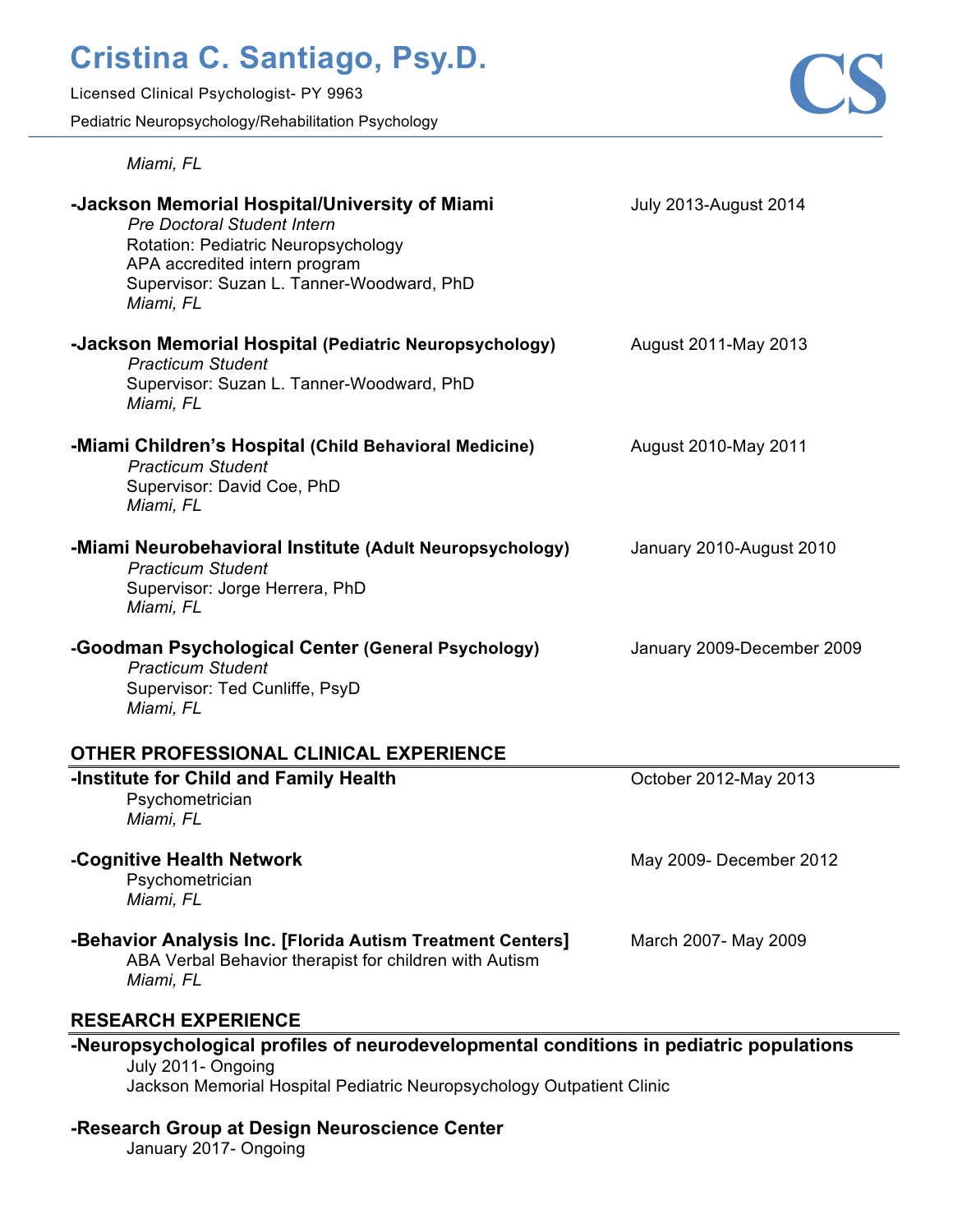Licensed Clinical Psychologist- PY 9963 Pediatric Neuropsychology/Rehabilitation Psychology



### **ACADEMIC PRESENTATIONS**

- Ahmad, S., Weatherly-Kershaw, A., Wehrle, L., Rios, L., **Santiago, C**., Tourgeman, I. (July 2018). The *Effectiveness of Group Cognitive Rehabilitation for Acquired Brain Injury Patients*. Poster and oral presentation at the International Neuropsychological Society, Prague, Czech Republic.
- Hernandez, L., Mir, Y., **Santiago, C.** & Tanner-Woodward, S. (2014, November). Efficacy of Comprehensive *Neuropsychological Testing in Early Stages of Gelastic Seizures-Hypothalamic Hamartoma*. Poster presented at the National Academy of Neuropsychology, Puerto Rico, USA. Archives of Clinical Neuropsychology, (2014) 29 (6): 557 doi:10.1093/arclin/acu038.141.
- Hernandez, L., **Santiago, C.**, Mir, Y., Gonzalez, I., & Tanner-Woodward, S. (2016, August). Implications of *Comprehensive Neuropsychological testing in Gelastic Seizures- Hypothalamic Hamartoma: A Case Study*. Poster presented at the American Psychological Association, Denver, USA.
- Morgan, R.C., Ruiz, K., Prieto, H., Eckes, J., **Santiago, C.**, Tourgeman, I., and Nedd, K. (December 2018). *Neuropsychiatric Manifestations from Abrupt Baclofen Withdrawal: A case study.* Poster presented at the University of Miami Neuroscience Research Day, Miami, FL, USA.
- Perez, P., Ball, K., Schneider, B., Sadurni, C., Gonzalez, I., Hernandez, L., **Santiago, C.**, & Tanner-Woodward, S. (2017, October). *Comprehensive neuropsychological testing in a child with congenital hypoplastic pituitary gland with secondary hypothyroidism: A case study*. Poster presented at the National Academy of Neuropsychology, Boston, USA.
- Perez Delgadillo, P., Sadurni, C., Hernandez, L., & **Santiago, C.** (2019). *A comprehensive neuropsychological case study of a child with perinatal hyperbilirubinemia.* Poster presentation at the National Academy of Neuropsychology, San Diego, USA.
- Rios, L, **Santiago, C.**, Raimundi, I., Ream, D., & Morgan, R. (2019). *Neuropsychological Performance in TBI: An Interesting Case of Left Fronto-Occipital Damage due to Gunshot Wound.* Poster presentation at the International Neuropsychology Society, Rio de Janeiro, Brazil.
- Sadurni, C., **Santiago, C.**, Perez, P., Schneider, B., Hernandez, L., & Tanner-Woodward, S. (2017, October). *Comprehensive neuropsychological evaluation in a child with subdural empyema secondary to acute frontal sinusitis: A case study*. Poster presented at the National Academy of Neuropsychology, Boston, USA.
- **Santiago, C.,** Hernandez, L. & Tanner-Woodward, S. (2016, October). Performance of Pediatric *Bilingual versus Monolingual English speakers on measures of visual and verbal memory on the WRAML II*. Poster presented at the National Academy of Neuropsychology, Seattle, USA. Archives of Clinical Neuropsychology, (2016) 31 (6): 641 doi:https://doi.org/10.1093/arclin/acw043.150.
- **Santiago, C.,** Hernandez, L., Sadurni, C., & Perez, P. (2019). *Cognitive and behavioral profile after multiple sports concussions vs. ADHD: A case study.* Poster presentation at the National Academy of Neuropsychology, San Diego, USA.
- Ream, D. R.**, Santiago, C**, Morgan, R., Raimundi, I., & Tourgeman, I. (2019, November). *Bilingualism and its effects on processing speed in individuals with a traumatic brain injury.* Abstract in preparation to submit to the annual conference of the National Academy of Neuropsychology, San Diego, CA.

### **CONTINUING EDUCATION & SPECIALIZED TRAININGS**

#### **- Play Therapy Training**

September 2017

Introduction to play therapy, assessment and diagnosis in play therapy, family play assessment and family play therapy, the use of art in play therapy *Miami, FL*

**- Harvard Medical School: NeuroRehabilitation**

June 2018 *Boston, MA*